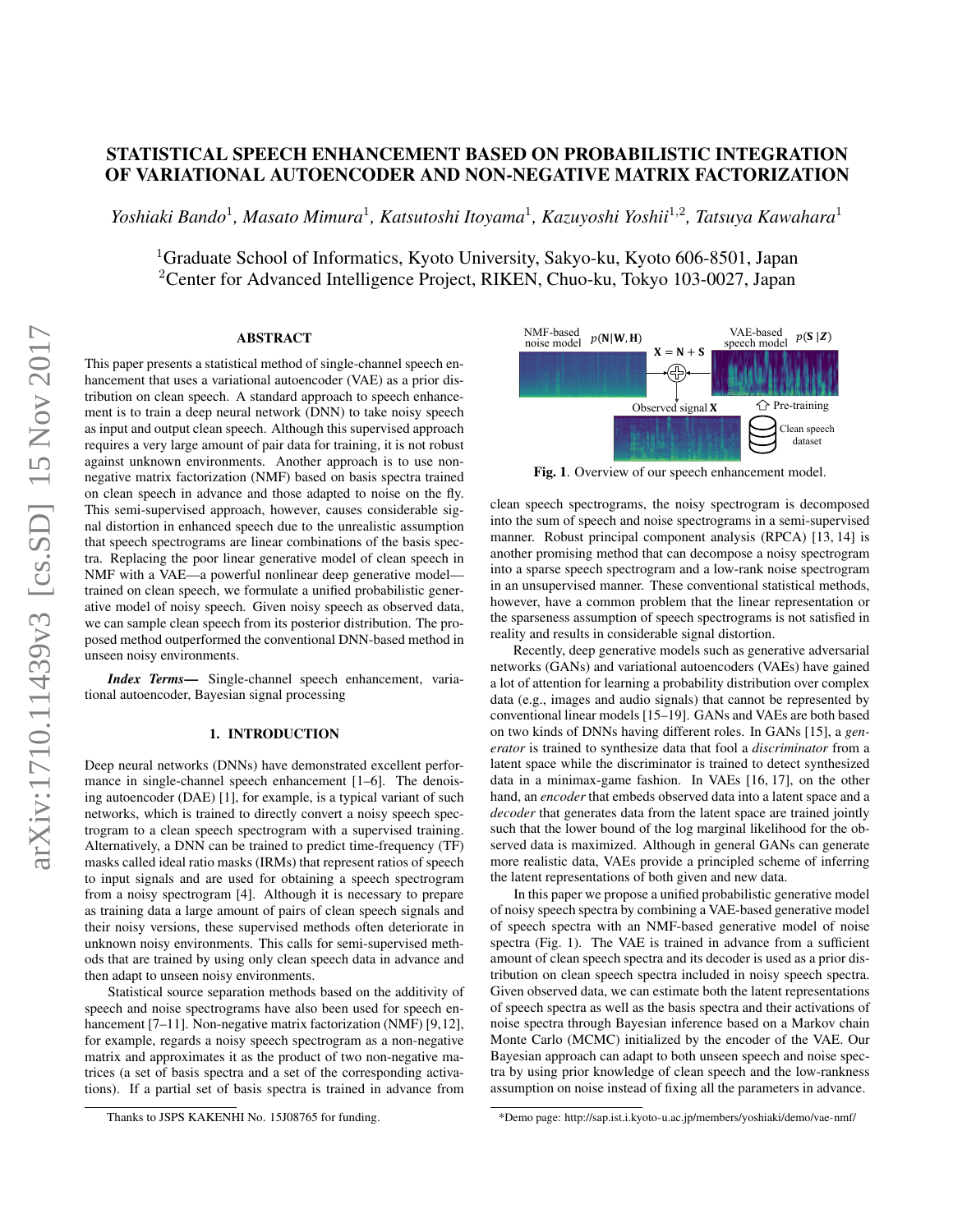## 2. RELATED WORK

This section overviews DNN-based speech enhancement and introduces the variational autoencoder (VAE).

#### 2.1. DNN-based speech enhancement

Various network architectures and cost functions for enhancing speech signals have been reported [\[1–](#page-4-0)[6\]](#page-4-1). The popular approach of DNN-based speech enhancement is to train a DNN to directly represent clean speech [\[6\]](#page-4-1). The DNN is trained using simulated noisy data constructed by adding noise to speech as input and clean speech as the target. There are several methods that combine a supervised NMF and a DNN [\[20,](#page-4-13) [21\]](#page-4-14). A DNN is trained to estimate activation vectors of the pre-trained basis vectors corresponding to speech and noise. Bayesian WaveNet [\[22\]](#page-4-15) uses two networks: one, called a prior network, represents how likely a signal is speech and the other, called a likelihood network, represents how likely a signal is included in the observation. These two networks enhance the noisy speech signal with a maximum a posteriori (MAP) estimation. Another reported method uses two networks that are trained to represent how likely the input signal is speech or noise, respectively [\[23\]](#page-4-16). The speech signal is enhanced by optimizing a cost function so that the estimated speech maximizes the speech-likelihood network and minimizes the noise-likelihood network. All the above mentioned methods are trained with datasets of both speech and noise signals. A DNN-based method using only training data of speech signals was reported [\[24\]](#page-4-17). This method represents speech and noise spectra with two autoencoders (AEs). The AE for speech is pre-trained, whereas that for noise is trained at the inference for adapting to the observed noise signal. Since the inference of this framework is under-determined, the estimated speech is constrained to be represented by a pre-trained NMF model. It, thus, might have the same problem as the semi-supervised NMF.

#### <span id="page-1-4"></span>2.2. Variational autoencoder

A VAE [\[16\]](#page-4-11) is a framework for learning the probability distribution of a dataset. In this subsection, we denote by  $X$  a dataset that contains F-dimensional samples  $\mathbf{x}_t \in \mathbb{R}^F$   $(t = 1, \ldots, T)$ . The VAE assumes that a D-dimensional latent variable (denoted by  $z_t \in \mathbb{R}^D$ ) following a standard Gaussian distribution and each sample  $x_t$  is stochastically generated from a conditional distribution  $p(x_t | z_t)$ :

$$
z_t \sim \mathcal{N}(0, 1), \tag{1}
$$

$$
\boldsymbol{x}_t \sim p(\boldsymbol{x}_t | \boldsymbol{z}_t), \tag{2}
$$

where  $\mathcal{N}(\mu, \sigma)$  represents a Gaussian distribution with mean parameter  $\mu$  and variance parameter  $\sigma$ .  $p(x_t | z_t)$  is called a decoder and parameterized as a well-known probability density function whose parameters are given by nonlinear functions represented as neural networks. For example, Kingma et al. [\[16\]](#page-4-11) reported a VAE model that has the following Gaussian likelihood function:

$$
\boldsymbol{x}_t \sim p(\boldsymbol{x}_t | \boldsymbol{z}_t) = \prod_f p(x_{ft} | \boldsymbol{z}_t) = \prod_f \mathcal{N}\big(\mu_f^x(\boldsymbol{z}_t), \sigma_f^x(\boldsymbol{z}_t)\big), \quad (3)
$$

where  $\mu_f^x : \mathbb{R}^D \to \mathbb{R}$  and  $\sigma_f^x : \mathbb{R}^D \to \mathbb{R}_+$  are neural networks representing the mean and variance parameters, respectively.

The objective of VAE training is to find a likelihood function  $p(x_t | z_t)$  that maximizes the log marginal likelihood:

$$
\underset{p(\boldsymbol{x}_t|\boldsymbol{z}_t)}{\operatorname{argmax}} \log p(\mathbf{X}) = \underset{p(\boldsymbol{x}_t|\boldsymbol{z}_t)}{\operatorname{argmax}} \prod_t \int p(\boldsymbol{x}_t|\boldsymbol{z}_t) \, p(\boldsymbol{z}_t) \, d\boldsymbol{z}_t. \tag{4}
$$

Since calculating this marginal likelihood is intractable, it is approximated with a variational Bayesian (VB) framework. The VAE first



Fig. 2. VAE representation of a speech spectrogram.

approximates the posterior distribution of  $z_t$  with the following variational posterior distribution  $q(z_t)$  called an encoder:

$$
p(\boldsymbol{z}_1,\ldots,\boldsymbol{z}_T|\mathbf{X}) \approx \prod_t q(\boldsymbol{z}_t) = \prod_{d,t} q(z_{dt})
$$
 (5)

<span id="page-1-1"></span><span id="page-1-0"></span>
$$
= \prod_{d,t} \mathcal{N}(\mu_d^z(\boldsymbol{x}_t), \sigma_d^z(\boldsymbol{x}_t)), \qquad (6)
$$

where  $\mu_d^z : \mathbb{R}^F \to \mathbb{R}$  and  $\sigma_d^z : \mathbb{R}^F \to \mathbb{R}_+$  are nonlinear functions representing the mean and variance parameters, respectively. These functions are formulated with DNNs. By using the variational posterior, the log marginal likelihood is lower-bounded as follows:

$$
\log p(\mathbf{X}) = \sum_{t} \log \int p(\mathbf{x}_t | \mathbf{z}_t) p(\mathbf{z}_t) d\mathbf{z}_t \tag{7}
$$

$$
\geq \sum_{t} \int q(\boldsymbol{z}_{t}) \log \frac{p(\boldsymbol{x}_{t}|\boldsymbol{z}_{t}) p(\boldsymbol{z}_{t})}{q(\boldsymbol{z}_{t})} d \boldsymbol{z}_{t}
$$
(8)

$$
= -\sum_{t} \mathbb{KL}\left[q(\boldsymbol{z}_t) | p(\boldsymbol{z}_t)\right] + \sum_{k} \mathbb{E}_q\left[\log p(\boldsymbol{x}_t | \boldsymbol{z}_t)\right], \quad (9)
$$

where  $\mathbb{KL}[\cdot | \cdot]$  represents the Kullback-Leibler divergence. The VAE is trained so that  $p(x_t | z_t)$  and  $q(z_t)$  maximize this variational lower bound. The first term of Eq. [\(9\)](#page-1-0) is analytically tractable and the second term can be approximated with a Monte-Carlo algorithm. The lower bound can be maximized by using a stochastic gradient descent (SGD) [\[25\]](#page-4-18).

# 3. STATISTICAL SPEECH ENHANCEMENT BASED ON COMBINATION OF VAE AND NMF

This section describes the proposed probabilistic generative model called VAE-NMF, that combines VAE-based speech model and NMF-based noise model. We formulate the generative process of an observed complex spectrogram  $\mathbf{X} \in \mathbb{C}^{F \times T}$  by formulating the process of a speech spectrogram  $\mathbf{S} \in \mathbb{C}^{F \times T}$  and a noise spectrogram  $\mathbf{N} \in \mathbb{C}^{F \times T}$ . The characteristics of speech and noise signals are represented by their priors based on VAE and NMF, respectively.

#### 3.1. VAE-based speech model

In our speech model we assume a frame-wise D-dimensional latent variable  $\mathbf{Z} \in \mathbb{R}^{D \times T}$ . Each time-frame of the latent variable  $z_t$  is supposed to represent the characteristics of a speech spectrum such as fundamental frequency, spectral envelope, and type of phoneme. The specific representation of  $z_t$  is obtained automatically by conducting the VAE training with a dataset of clean speech spectra. As in the conventional VAEs, we put the standard Gaussian prior on each element of Z:

<span id="page-1-3"></span><span id="page-1-2"></span>
$$
z_{dt} \sim \mathcal{N}(0, 1). \tag{10}
$$

Since the speech spectra are primarily characterized by its power spectral density (PSD), it follows a zero-mean complex Gaussian distribution whose variance parameter is formulated with  $Z$  (Fig. [2\)](#page-1-1):

$$
s_{ft} \sim \mathcal{N}_{\mathbb{C}}\left(0, \sigma_f^s(z_t)\right),\tag{11}
$$

where  $\mathcal{N}_{\mathbb{C}}(\mu, \sigma)$  is a complex Gaussian distribution with mean parameter  $\mu$  and variance parameter  $\sigma$ .  $\sigma_f^s(z_t)$  :  $\mathbb{R}^D \to \mathbb{R}_+$  is a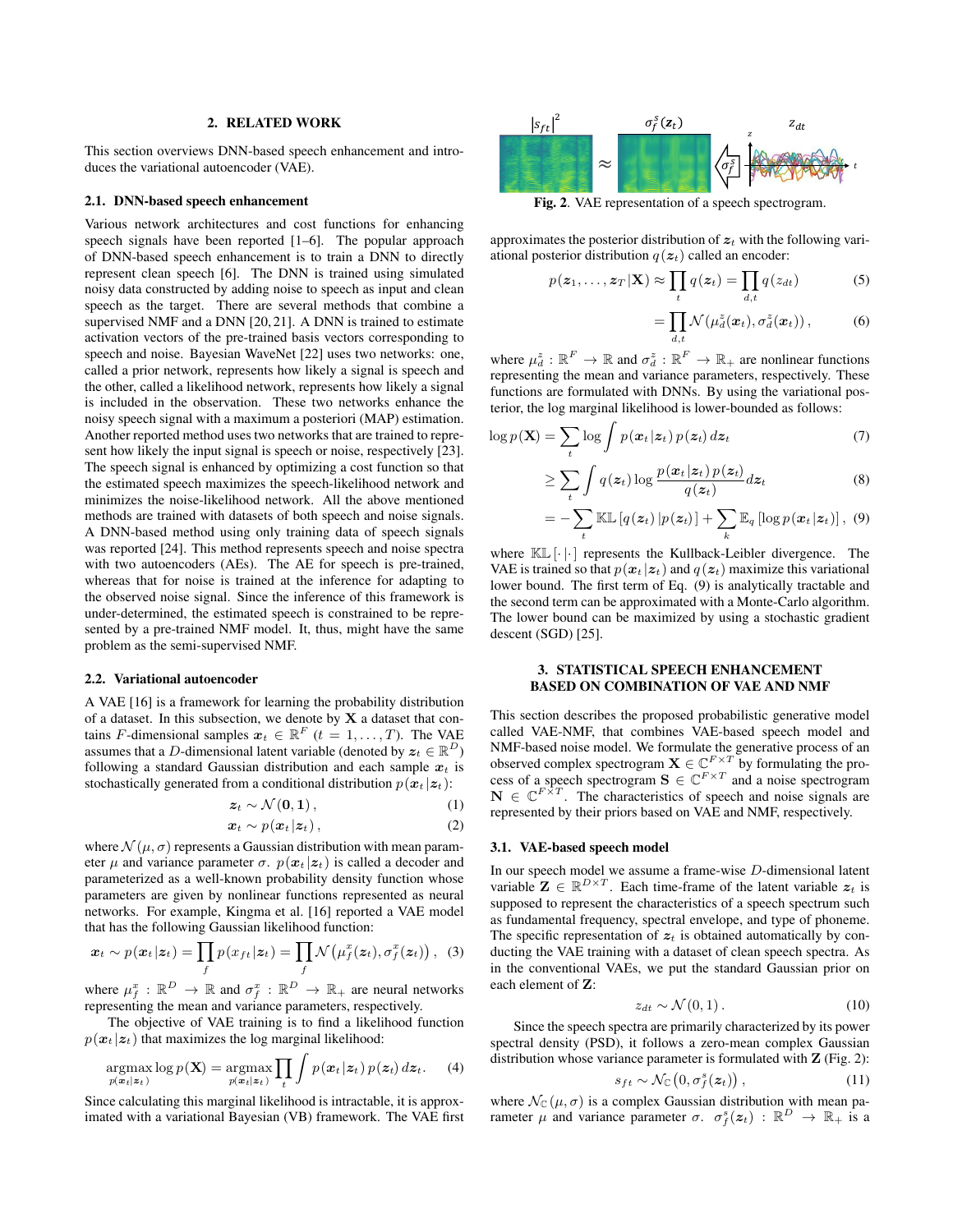nonlinear function representing the relationship between Z and the speech signal S. This function is formulated by using a DNN and obtained by the VAE training.

## 3.2. Generative model of mixture signals

In our Bayesian generative model, the input complex spectrogram  $X \in \mathbb{C}^{F \times T}$  is represented as the sum of a speech spectrogram S and a noise spectrogram N:

$$
x_{ft} = s_{ft} + n_{ft}.\tag{12}
$$

We put the VAE-based hierarchical prior model (Eqs. [\(10\)](#page-1-2) and [\(11\)](#page-1-3)) on the speech spectrogram S. On the other hand, we assume that the PSD of the noise spectrogram is low-rank and put an NMF-based prior model on it. More specifically, the PSD of a noise spectrogram can be represented as the product of K spectral basis vectors  $W =$  $[w_1, \ldots, w_K] \in \mathbb{R}_+^{F \times K}$  and their activation vectors  $\mathbf{H} \in \mathbb{R}_+^{K \times T}$ . The zero-mean complex Gaussian distribution is put on each TF bin of the noise spectrogram N as follows:

$$
n_{ft} \sim \mathcal{N}_{\mathbb{C}}\left(0, \sum_{k} w_{fk} h_{kt}\right). \tag{13}
$$

For mathematical convenience, we put conjugate prior distributions on W and H as follows:

$$
w_{fk} \sim \mathcal{G}(a_0, b_0), \qquad h_{kt} \sim \mathcal{G}(a_1, b_1), \tag{14}
$$

where  $\mathcal{G}(\alpha, \beta)$  is a gamma distribution with the shape parameter  $\alpha > 0$  and the rate parameter  $\beta > 0$ ;  $a_0, b_0, a_1$ , and  $b_1$  are hyperparameters that should be set in advance.

By marginalizing out the speech and noise complex spectrograms S and N, we obtain the following Gaussian likelihood:

$$
x_{ft} \sim \mathcal{N}_{\mathbb{C}}\left(0, \sum_{k} w_{fk} h_{kt} + \sigma_f^s(\boldsymbol{z}_t)\right). \tag{15}
$$

Since this likelihood function is independent of the phase term of the input spectrogram  $X$ , it is equivalent to the following exponential likelihood:

$$
|x_{ft}|^2 \sim \text{Exp}\left(\sum_k w_{fk} h_{kt} + \sigma_f^s(z_t)\right),\tag{16}
$$

where  $|x_{ft}|^2$  is the power spectrogram of **X** and  $Exp(\lambda)$  is the exponential distribution with a mean parameter  $\lambda$ . Maximization of the exponential likelihood on a power spectrogram corresponds to minimization of Itakura-Saito divergence, which is widely used in audio source separation [\[12,](#page-4-6) [26\]](#page-4-19).

#### 3.3. Pre-training of VAE-based speech model

The goal of the pre-training of the VAE-based speech model is to find  $p(s_t | z_t)$  that maximizes the following marginal likelihood  $p(S)$ from the dataset of clean speech signal (denoted by  $\mathbf{S} \in \mathbb{C}^{F \times T}$  in this subsection):

$$
p(\mathbf{S}) = \prod_{t} \int p(\mathbf{s}_t | \mathbf{z}_t) \, p(\mathbf{z}_t) \, p \mathbf{z}_t. \tag{17}
$$

As stated in Sec. [2.2,](#page-1-4) it is difficult to analytically calculate this marginal likelihood. We approximate it by using the Variational mean-field approximation. Let  $q(\mathbf{Z})$  be the variational posterior distribution of **Z**. Since  $p(S|Z)$  is independent from the phase term of the speech spectrogram S, the variational posterior  $q(\mathbf{Z})$  is defined by ignoring the phase term as follows:

$$
q(\mathbf{Z}) = \prod_{d,t} q(z_{dt}) = \prod_{d,t} \mathcal{N}\left(\mu_d^z\left(|\mathbf{s}_t|^2\right), \sigma_d^z\left(|\mathbf{s}_t|^2\right)\right), \qquad (18)
$$

where  $|s_t|^2$  is the power spectrum of  $s_t$  and  $\mu_d^z : \mathbb{R}_+^F \to \mathbb{R}$  and  $\sigma_d^z : \mathbb{R}_+^F \to \mathbb{R}_+$  are nonlinear functions representing the mean and variance parameters of the Gaussian distribution. These two functions are defined with DNNs. The marginal likelihood is approximately calculated as follows:

$$
\log p(\mathbf{S}) \ge -\mathbb{KL}\left[q(\mathbf{Z})\,|\,p(\mathbf{Z})\right] + \mathbb{E}_q\left[\log p(\mathbf{S}|\mathbf{Z})\right] \tag{19}
$$
\n
$$
= -\sum_{d,t} \frac{1}{2} \left\{ \left(\mu_d^z(|\mathbf{s}_t|^2)\right)^2 + \sigma_d^z(|\mathbf{s}_t|^2) - \log \sigma_d^z(|\mathbf{s}_t|^2) \right\}
$$

$$
+\sum_{f,t}\mathbb{E}_q\left[-\log\sigma_f^s(z_t)-\frac{|s_{ft}|^2}{\sigma_f^s(z_t)}\right]+\text{const.}\tag{20}
$$

The DNNs for  $\sigma_f^s$ ,  $\mu_d^z$ , and  $\sigma_d^z$  are optimized by using SGD so that this variational lower bound is maximized.

## 3.4. Bayesian inference of VAE-NMF

To enhance the speech signal in a noisy observed signal, we calculate the full posterior distribution of our model:  $p(\mathbf{W}, \mathbf{H}, \mathbf{Z} | \mathbf{X})$ . Since the true posterior is analytically intractable, we approximate it with a finite number of random samples by using a Markov chain Monte Carlo (MCMC) algorithm [\[27\]](#page-4-20). MCMC alternatively and iteratively samples one of the latent variables  $(W, H, and Z)$  according to their conditional posterior distribution.

By fixing the speech parameter Z, the conditional posterior distributions  $p(\mathbf{W}|\mathbf{X}, \mathbf{H}, \mathbf{Z})$  and  $p(\mathbf{H}|\mathbf{X}, \mathbf{W}, \mathbf{Z})$  can be derived with a variational approximation [\[26,](#page-4-19) [27\]](#page-4-20) as follows:

$$
w_{fk}|\mathbf{H}, \mathbf{Z} \sim \mathcal{GIG}\left(\alpha, \beta + \sum_{t} \frac{h_{kt}}{\lambda_{ft}}, \sum_{t} |x_{ft}|^2 \frac{\phi_{ftk}^2}{h_{kt}}\right), \qquad (21)
$$

$$
h_{kt}|\mathbf{W}, \mathbf{Z} \sim \mathcal{GIG}\left(\alpha, \beta + \sum_{f} \frac{w_{fk}}{\lambda_{ft}}, \sum_{f} |x_{ft}|^2 \frac{\phi_{ftk}^2}{w_{fk}}\right), \quad (22)
$$

$$
\lambda_{ft} = \sum_{k} w_{fk} h_{kt} + \sigma_f^s(z_t), \ \phi_{ftk} = \frac{w_{fk} h_{kt}}{\sum_{k} w_{fk} h_{kt} + \sigma_f^s(z_t)}, \ \ (23)
$$

where  $\mathcal{GIG}(\gamma, \rho, \tau) \propto x^{\gamma - 1} \exp(-\rho x - \tau / x)$  is the generalized inverse Gaussian distribution and  $\lambda_{ft}$  and  $\phi_{ftk}$  are auxiliary variables.

The latent variable of speech  $Z$  is updated by using a Metropolis method [\[27\]](#page-4-20) because it is hard to analytically derive the conditional posterior  $p(\mathbf{Z}|\mathbf{X}, \mathbf{W}, \mathbf{H})$ . The latent variable is sampled at each time frame by using the following Gaussian proposal distribution  $q(\mathbf{z}_t^* | \mathbf{z}_t)$  whose mean is the previous sample  $\mathbf{z}_t$ :

$$
\mathbf{z}_{t}^{*} \sim q(\mathbf{z}_{t}^{*} | \mathbf{z}_{t}) = \mathcal{N}(\mathbf{z}_{t}, \sigma \mathbf{I}), \qquad (24)
$$

where  $\sigma$  is a variance parameter of the proposal distribution. This candidate  $z_t^*$  is randomly accepted with the following probability:

$$
a_{\mathbf{z}_{t}^{*}|\mathbf{z}_{t}} = \min\left(1, \frac{p(\mathbf{x}_{t}|\mathbf{W}, \mathbf{H}, \mathbf{z}_{t}^{*})p(\mathbf{z}_{t})}{p(\mathbf{x}_{t}|\mathbf{W}, \mathbf{H}, \mathbf{z}_{t})p(\mathbf{z}_{t}^{*})}\right). \tag{25}
$$

#### 3.5. Reconstruction of complex speech spectrogram

In this paper we obtain the enhanced speech with Wiener filtering by maximizing the conditional posterior  $p(S|X, W, H, Z)$ . Let  $\hat{S} \in$  $\mathbb{C}^{F \times T}$  be the speech spectrogram that maximizes the conditional posterior. It is given by the following equation:

<span id="page-2-0"></span>
$$
\hat{s}_{ft} = \frac{\sigma_f^s(z_t)}{\sum_k w_{fk} h_{kt} + \sigma_f^s(z_t)} x_{ft}.
$$
\n(26)

We simply use the mean values of the sampled latent variables as W, **H**, and **Z** in Eq. [\(26\)](#page-2-0).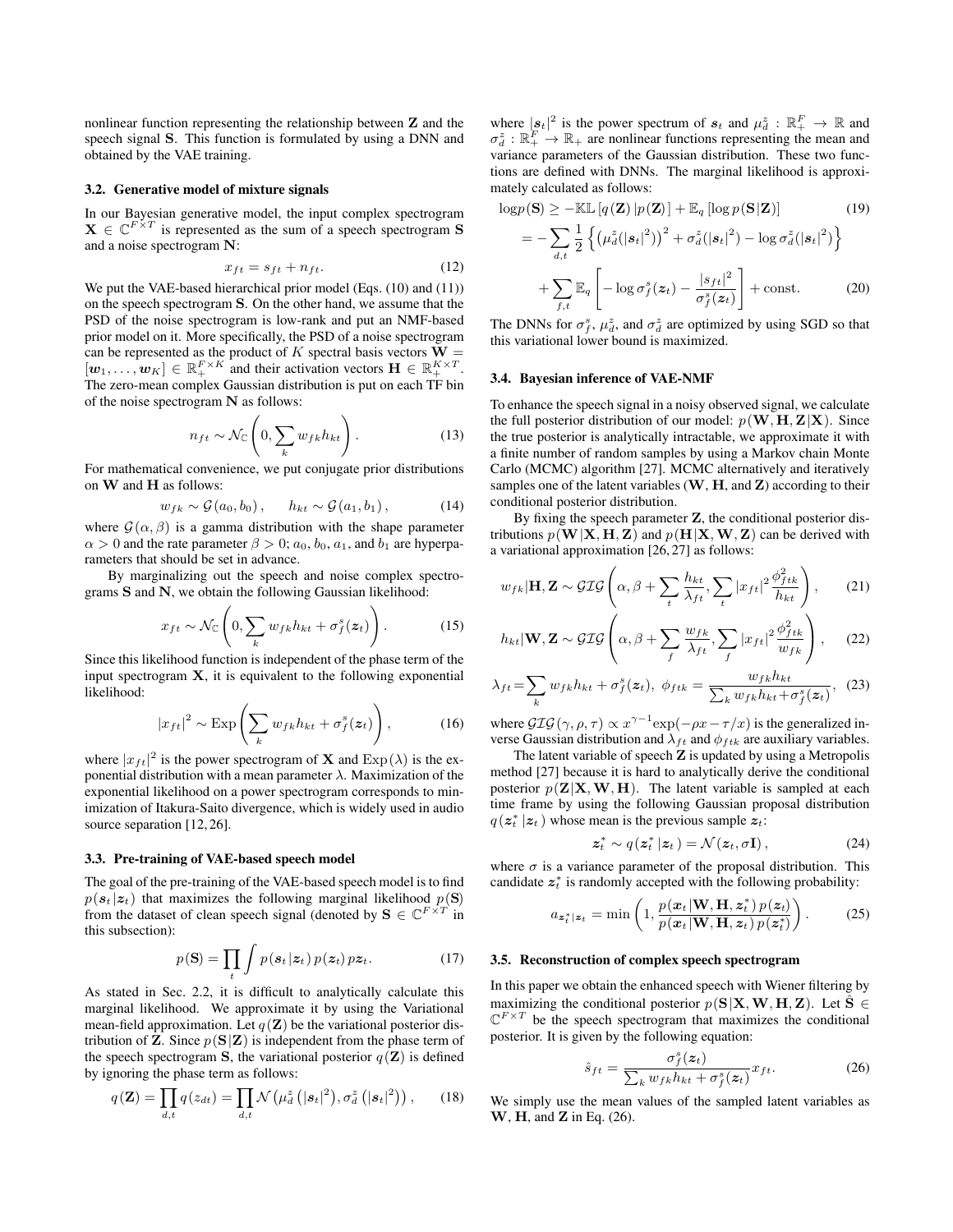

# 4. EXPERIMENTAL EVALUATION

whose noise signals were captured in actual environments. This section reports experimental results with noisy speech signals

## 4.1. Experimental settings

To compare VAE-NMF with a DNN-based supervised method, we used CHiME-3 dataset [\[28\]](#page-4-21) and DEMAND noise database<sup>[1](#page-3-0)</sup>. The CHiME-3 dataset was used for both the training and evaluation. The DEMAND database was used for constructing another evaluation dataset for unseen noise conditions. The evaluation with the CHiME-3 was conducted by using its development set, which consists of 410 simulated noisy utterances in each of four different noisy environments: on a bus (BUS), in a cafe (CAF), in a pedestrian area (PED) and on a street junction (STR). The average signal-to-noise ratio (SNR) of the noisy speech signals was 5.8 dB. The evaluation with the DEMAND was conducted by using 20 simulated noisy speech signals in each of four different noisy environments: on a subway (SUB), in a cafe (CAF), at a town square (SQU), and in a living room (LIV). We generated these signals by mixing the clean speech signals of the CHiME-3 development set with the noise signals in the DEMAND database. The SNR of these noisy speech signals was set to be 5.0 dB. The sampling rate of these signals was 16 kHz. The enhancement performance was evaluated by using the signal-to-distortion ratio (SDR) [\[29\]](#page-4-22).

To obtain the prior distribution of speech signals  $p(s_t | z_t)$ , we trained a VAE that had two networks of  $p(s_t | z_t)$  and  $q(z_t)$  as shown in Fig. [3.](#page-3-1) The dimension of the latent variables  $D$  was set to be 10. The training data were about 15 hours of clean speech signals in the WSJ-0 corpus [\[30\]](#page-4-23). Their spectrograms were obtained with a short-time Fourier transform (STFT) with a window length of 1024 samples and a shifting interval of 256 samples. To make the prior distribution robust against a scale of the speech power, we randomly changed the average power of the spectrogram between 0.0 and 10.0 at each parameter update.

The parameters for VAE-NMF were as follows. The number of bases K was set to be 5. The hyperparameters  $a_0$ ,  $b_0$ ,  $a_1$ ,  $b_1$ , and  $\sigma$  were set to be 1.0, 1.0, and 1.0,  $K/scale$ , and 0.01, respectively. The *scale* represents the empirical average power of the input noisy spectrogram. After drawing 100 samples for burn-in, we drew 50 samples to estimate the latent variables. These parameters had been determined empirically. The latent variables of noise  $W$  and  $H$  were randomly initialized. Since the latent variable of speech Z depends on the initial state, the initial sample was drawn from  $q(z_t | s_t)$  by setting the observation  $x_t$  as the speech signal  $s_t$ .

We compared VAE-NMF with a DNN-based supervised method and the unsupervised RPCA. We implemented a DNN that outputs IRMs (DNN-IRM). It had five hidden layers with ReLU activation functions. It takes as an input 11 frames of noisy 100-channel log-Mel-scale filterbank features and predicts one frame of IRMs. We trained DNN-IRM with the training dataset of CHiME-3, which was

<span id="page-3-2"></span>Table 1. Enhancement performance in SDR for CHiME-3 dataset

| Method         | Average | BUS  | <b>CAF</b> | PED   | <b>STR</b> |
|----------------|---------|------|------------|-------|------------|
| <b>VAE-NMF</b> | 10.06   | 9.40 | 10.55      | 11.04 | 9.27       |
| <b>DNN-IRM</b> | 10.87   | 8.89 | 11.87      | 12.82 | 9.89       |
| <b>RPCA</b>    | 7.45    | 6.04 | 8.03       | 9.07  | 6.68       |
| Input          | 5.90    | 3.15 | 7.09       | 8.72  | 4.65       |

<span id="page-3-3"></span><span id="page-3-1"></span>

|  |  | Table 2. Enhancement performance in SDR for DEMAND dataset |  |
|--|--|------------------------------------------------------------|--|
|  |  |                                                            |  |

| Method         | Average | <b>SUB</b> | <b>CAF</b> | SOU   | LIV   |
|----------------|---------|------------|------------|-------|-------|
| <b>VAE-NMF</b> | 11.05   | 10.28      | 9.90       | 12.15 | 11.88 |
| DNN-IRM        | 9.76    | 9.09       | 9.13       | 10.60 | 10.24 |
| <b>RPCA</b>    | 6.92    | 6.37       | 6.27       | 6.91  | 8.14  |
| Input          | 5.10    | 5.13       | 5.13       | 5.10  | 5.05  |

generated by using the WSJ-0 speech utterances and noise signals. The noise signals were recorded in the same environments as those in the evaluated data.

#### 4.2. Experimental results

The enhancement performance is shown in Tables [1](#page-3-2) and [2.](#page-3-3) In the experiments using the CHiME-3 test set (Table [1\)](#page-3-2), DNN-IRM, which was trained using the noisy data recorded in the same environments at the test data, yielded the highest average SDR. The proposed VAE-NMF achieved higher SDRs than RPCA in all conditions and even outperformed the supervised DNN-IRM in BUS condition without any prior training of noise signals. From the results obtained using the test set constructed with the DEMAND noise data, we can see that VAE-NMF outperformed the other methods in all the conditions. The noise data in DEMAND is unknown to DNN-IRM trained using the CHiME-3 training set, and its enhancement performance deteriorated significantly. These results clearly show the robustness of the proposed VAE-NMF against various types of noise conditions.

The SDR performance of VAE-NMF for the CAF condition in the DEMAND test set was lower than those for the other conditions. In this condition, the background noise contained conversational speech. Since VAE-NMF estimates speech component independently at each time frame, the background conversations were enhanced at the time frames where the power of the target speech was relatively small. This problem would be solved by making the VAE-based speech model to maintain time dependencies of a speech signal. The variational recurrent neural network [\[31\]](#page-4-24) would be useful for this extension.

# 5. CONCLUSION

We presented a semi-supervised speech enhancement method, called VAE-NMF, that involves a probabilistic generative model of speech based on a VAE and that of noise based on NMF. Only the speech model is trained in advance by using a sufficient amount of clean speech. Using the speech model as a prior distribution, we can obtain posterior estimates of clean speech by using an MCMC sampler while adapting the noise model to noisy environments. We experimentally confirmed that VAE-NMF outperformed the conventional supervised DNN-based method in unseen noisy environments.

One interesting future direction is to extend VAE-NMF to the multichannel scenario. Since complicated speech signals and a spatial mixing process can be represented by a VAE and a well-studied phase-aware linear model (e.g., [\[2,](#page-4-25) [3,](#page-4-26) [32\]](#page-4-27)), respectively, it would be effective to integrate these models in a unified probabilistic framework. We also investigate GAN-based training of the speech model to accurately learn a probability distribution of speech.

<span id="page-3-0"></span><sup>1</sup><http://parole.loria.fr/DEMAND/>